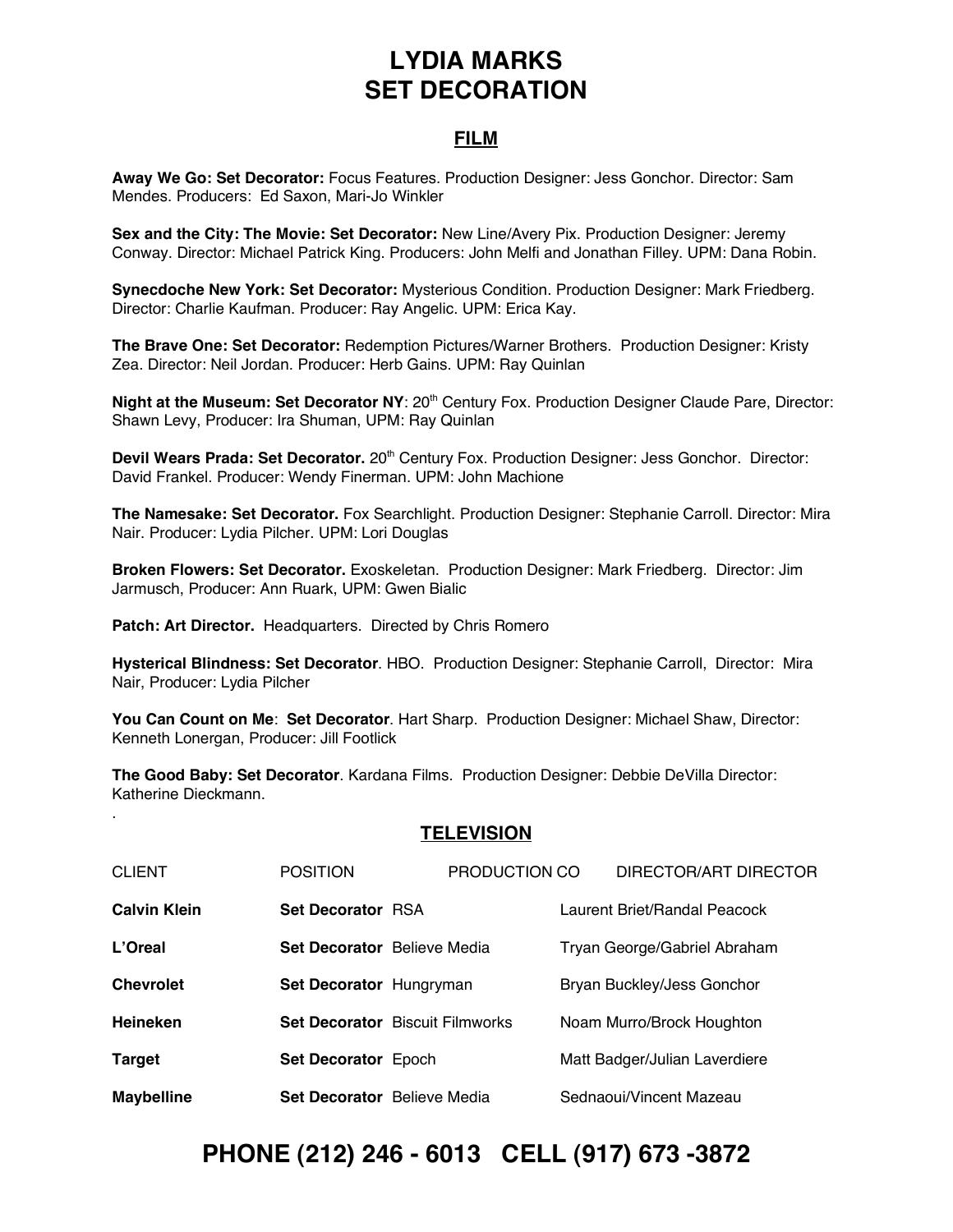# **LYDIA MARKS SET DECORATION**

| <b>Microsoft</b>                      | Set Decorator HSI            |                                                        |      |                                  |                               | Gerard DeThame/ Cindy Gantz          |  |
|---------------------------------------|------------------------------|--------------------------------------------------------|------|----------------------------------|-------------------------------|--------------------------------------|--|
| <b>Davidoff</b>                       | Set Decorator Identity Media |                                                        |      |                                  |                               | Mario Sorrenti/Gerard Santos         |  |
| <b>Verizon</b>                        | Set Decorator Hungryman      |                                                        |      |                                  |                               | <b>Bennett Miller/Mark Friedberg</b> |  |
| Pier1                                 | Set Decorator DNA            |                                                        |      |                                  |                               | Liz Friedlander/Miriam Seger         |  |
| <b>Sears</b>                          | Set Decorator Cyclops        |                                                        |      |                                  |                               | Albert Watson/Judy Rhee              |  |
| <b>Verizon</b>                        | Set Decorator Artist's Co    |                                                        |      |                                  |                               | Dave Ramser/Lisa Frantz              |  |
| <b>Mercedes-Benz</b>                  | Set Decorator MJZ            |                                                        |      |                                  |                               | Victor/Garcia/Julian Laverdiere      |  |
| <b>Staples</b>                        | Set Decorator Artists Co     |                                                        |      |                                  | Spooner & French/Lisa Frantz  |                                      |  |
| <b>Vaseline</b>                       |                              | Set Decorator Space Program                            |      | Janusz Kaminski                  |                               |                                      |  |
| <b>T-Mobile</b>                       | Set Decorator Hungryman      |                                                        |      | Scott Vincent/Bradlee Garlock    |                               |                                      |  |
| <b>Time Warner</b>                    | Set Decorator HKM            |                                                        |      | Michael Karbelnikoff/lisa Frantz |                               |                                      |  |
| Covergirl                             | Set Decorator RSA            |                                                        |      | Malik Sayeed/Julian Laverdiere   |                               |                                      |  |
| <b>Hewlett Packard</b>                | Set Decorator Radical Media  |                                                        |      | <b>Cindy Gantz</b>               |                               |                                      |  |
| <b>Maybelline</b>                     |                              | Set Decorator HSI ProductionsJim Sonzero/Gary Matteson |      |                                  |                               |                                      |  |
| Covergirl                             |                              | Set Decorator. Artist Company                          |      | Regan Jackson                    |                               |                                      |  |
| <b>Intel</b>                          | Set Decorator Epoch Films    |                                                        |      | Jeff Preiss/Brock Houghton       |                               |                                      |  |
| <b>HFC Bank</b>                       | Set Decorator Hungry Man     |                                                        |      | Hank Perlman/Tony Gasparro       |                               |                                      |  |
| <b>Dell</b>                           | Set Decorator Hungry Man     |                                                        |      | Hank Perlman/Tony Gasparro       |                               |                                      |  |
| <b>Pizza Hut</b>                      | Set Decorator HKM            |                                                        |      |                                  | Karbelnikoff/George Krivoback |                                      |  |
| Jaguar                                |                              | Set Decorator 40 Acres and a Mule                      |      |                                  | Spike Lee/Ron Norsworthy      |                                      |  |
| <b>Chapstick</b>                      | Set Decorator Epoch Films    |                                                        |      |                                  | Paula Greiff/ Vincent Mazeau  |                                      |  |
| <b>Martha Stewart</b><br><b>Kmart</b> | Set Decorator Giraldi Suarez |                                                        |      |                                  |                               | Giraldi/ Pat DiGiacomo               |  |
| <b>Got Milk</b>                       | <b>Art Director</b>          | <b>Brand New School</b>                                |      |                                  | Robinson/Anclamo              |                                      |  |
| <b>Crest</b>                          | <b>Art Director</b>          | Bravo Zulu                                             |      |                                  | John Mastromonaco             |                                      |  |
| <b>Dymo</b>                           | <b>Art Director</b>          | <b>MacGuffin</b>                                       |      |                                  |                               | Julian West                          |  |
| Verizon                               | <b>Art Director</b>          | <b>Peliculas Ponder</b>                                |      |                                  |                               | Mario Bazzi                          |  |
| <b>Ad Council</b>                     | <b>Art Director</b>          |                                                        | Form |                                  |                               | Jesse Dylan                          |  |

# **PHONE (212) 246 - 6013 CELL (917) 673 -3872**